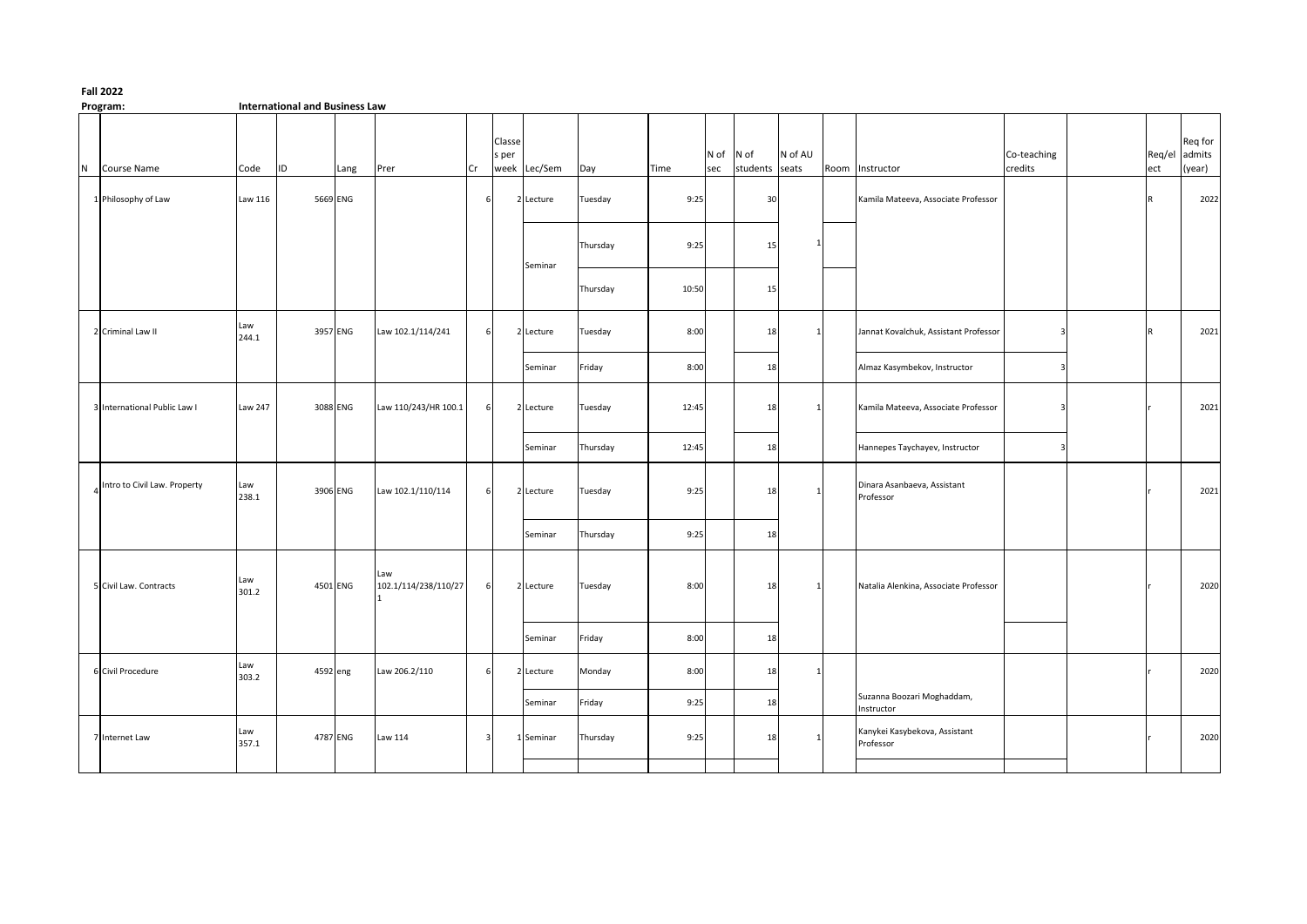| 8 Labor Law                      | Law<br>302.2 |      | 4154 ENG | Law 114,238,243/<br>Law 102.1, 238, 243/<br>Law 114,<br>238.1,<br>243/<br>Law 102.1, 238.1, 243 | $\overline{\mathbf{3}}$ | 1 Seminar | Wednesday | 9:25                   | 1 | 18 | -1           | Dinara Asanbaeva, Assistant<br>Professor                                            |                                      |                                     | 2020 |
|----------------------------------|--------------|------|----------|-------------------------------------------------------------------------------------------------|-------------------------|-----------|-----------|------------------------|---|----|--------------|-------------------------------------------------------------------------------------|--------------------------------------|-------------------------------------|------|
| Internship I                     | Law<br>210.1 | 3355 | Rus      | Law 114                                                                                         | 6                       |           |           | Individual<br>schedule |   | 18 |              | Kanykei Kasybekova, Assistant<br>Professor<br>Elida Nogoibaeva, Associate Professor | $\vert$ 3<br>$\overline{\mathbf{3}}$ |                                     | 2020 |
| <b>International Private Law</b> | Law<br>402.2 |      | 3730 ENG | Law 102.1/114/238                                                                               | $\overline{\mathbf{3}}$ | 1 Seminar | Tuesday   | 10:50                  |   | 22 | 1            | Dinara Asanbaeva, Assistant<br>Professor                                            |                                      |                                     | 2019 |
| Legal Clinic II                  | Law<br>423.1 |      | 3732 RUS | Law 413/<br>304.1                                                                               | $\overline{3}$          | 1 Seminar | Thursday  | 8:00                   |   | 22 |              | Jannat Kovalchuk, Assistant Professor                                               | Legal Clinic<br>Director             |                                     | 2019 |
|                                  |              |      |          |                                                                                                 |                         |           |           |                        |   |    |              | Sergey Slesarev, Associate Professor                                                | $\overline{\mathbf{3}}$              |                                     |      |
| Thesis Research Seminar I        | Law<br>426.1 | 3398 | ENG      | Law 427                                                                                         |                         | lecture   | Wednesday | 9:25                   |   | 30 | $\mathbf{1}$ | Elida Nogoibaeva, Associate Professor                                               | 4,5                                  |                                     | 2019 |
|                                  |              |      |          |                                                                                                 | 6                       |           | Wednesday | 10:50                  |   | 15 |              | Begaiym Esenkulova, Associate                                                       | 4,5                                  |                                     |      |
|                                  |              |      |          |                                                                                                 |                         | Seminar   | Wednesday | 12:45                  |   | 15 |              | Professor                                                                           |                                      |                                     |      |
| Tax Law                          | Law<br>411.2 |      | 3959 ENG | Law 110/238                                                                                     | $\overline{\mathbf{3}}$ | 1 Seminar | Monday    | 9:25                   |   | 22 | 1            | Kanykei Kasybekova, Assistant<br>Professor                                          |                                      |                                     | 2019 |
|                                  | Law          |      |          |                                                                                                 |                         |           |           | Individual             |   |    |              | Kanykei Kasybekova, Assistant<br>Professor                                          | $\overline{\mathbf{3}}$              |                                     |      |
| Internship II                    | 410.1        | 3396 | Rus      |                                                                                                 | $6\phantom{.}6$         |           |           | schedule               |   | 22 |              | Elida Nogoibaeva, Associate Professor                                               | $\overline{\mathbf{3}}$              |                                     | 2019 |
| Moot court                       | Law<br>250.1 |      | 3644 ENG | Law 114/<br>102.1                                                                               | $\overline{\mathbf{3}}$ | 1 Seminar | Monday    | 12:45                  |   | 18 |              | Elida Nogoibaeva, Associate Professor                                               |                                      | International<br>Jessup Competition |      |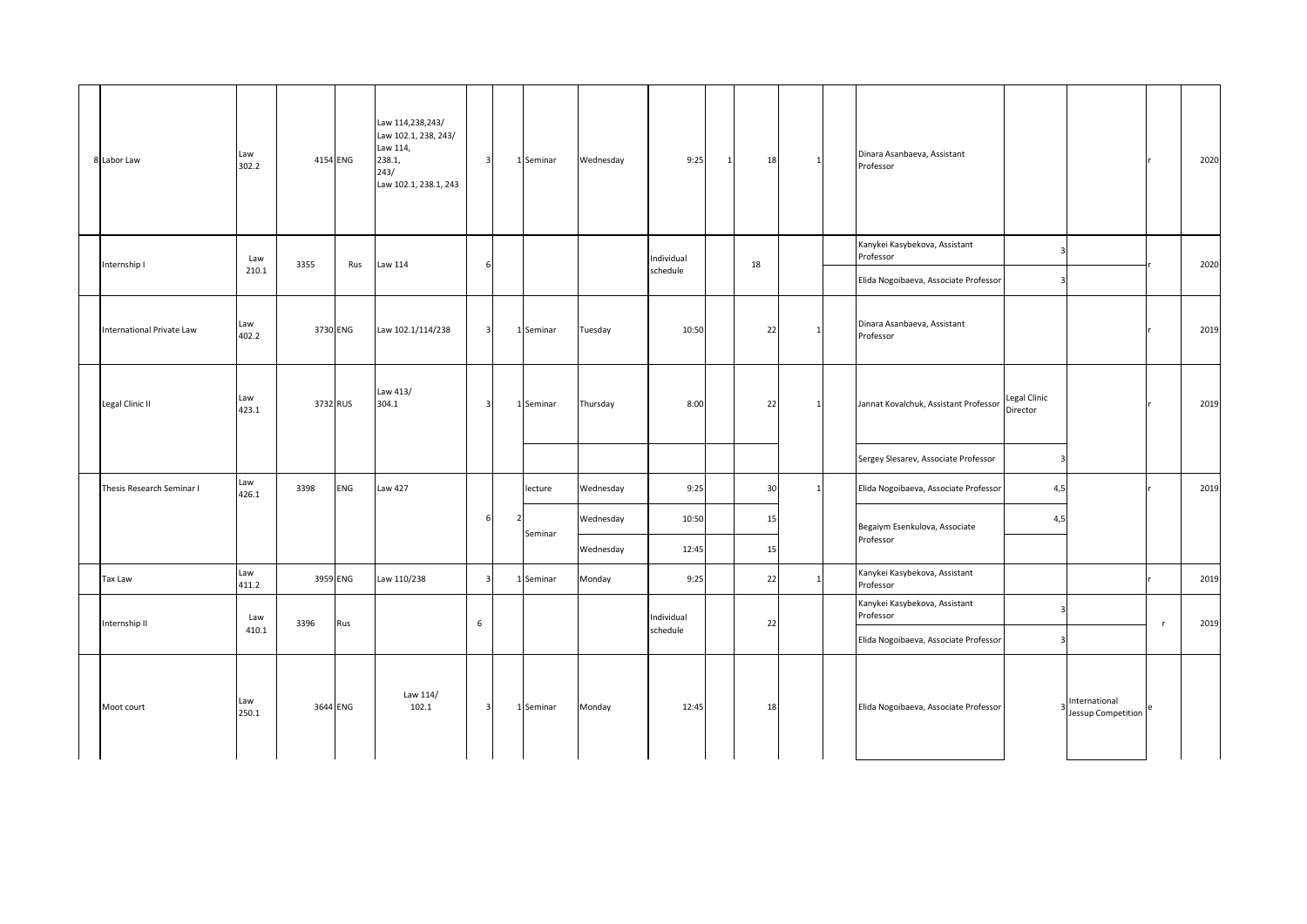|                                                |                 |          |     |                                   |                         |                            |           |           |                                                                                                 |    |                | Kanykei Kasybekova, Assistant<br>Professor       | 1,5               | Willem C. Vis<br>International<br>Commercial<br><b>Arbitration Moot</b> |                                   |  |
|------------------------------------------------|-----------------|----------|-----|-----------------------------------|-------------------------|----------------------------|-----------|-----------|-------------------------------------------------------------------------------------------------|----|----------------|--------------------------------------------------|-------------------|-------------------------------------------------------------------------|-----------------------------------|--|
|                                                |                 |          |     |                                   |                         |                            |           |           |                                                                                                 |    |                | Dinara Asanbaeva, Assistant<br>Professor         | 1,5               | Willem C. Vis<br>International<br>Commercial<br><b>Arbitration Moot</b> |                                   |  |
| International Jessup Competition   Law 371     |                 | 4277 ENG |     |                                   | $\overline{\mathbf{3}}$ |                            | 1 Seminar | Monday    | 12:45                                                                                           | 18 | $\overline{2}$ | Elida Nogoibaeva, Associate Professor            |                   |                                                                         | e                                 |  |
| International Humanitarian Law                 | Law<br>258.1    | 3359     | ENG | Law<br>102.1/114/110/248/24       |                         | $\overline{2}$<br>$6 \mid$ | Lecture   | Tuesday   | 15:35                                                                                           | 18 |                | Hannepes Taychayev, Instructor                   |                   |                                                                         | IΑ                                |  |
|                                                |                 |          |     | 3/HR 100.1                        |                         |                            | Seminar   | Thursday  | 15:35                                                                                           |    |                |                                                  |                   |                                                                         |                                   |  |
| Civil Society Organizations Law                | Law/BA<br>262.2 | 4898 ENG |     | Law 110/248/238                   | $\overline{\mathbf{3}}$ |                            | 1 Seminar | Wednesday | 15:35                                                                                           | 18 | 2              | Viktoriya Shutii, Instructor                     |                   |                                                                         | le                                |  |
| Law and Economics                              | Law/BA<br>416   | 4286     | ENG | Law 110/114/102.1/<br>271         | $\overline{\mathbf{3}}$ |                            | Seminar   | Saturday  | Nov.12-Dec.3,<br>13:00-16:30<br>Individual<br>meetings<br>from Nov 25,<br>Dec. 2<br>13:00-15:30 | 10 | $\overline{2}$ | Nicholas Mazik, Associate Professor<br>Professor | 2<br>$\mathbf{1}$ |                                                                         | $\mathsf{e}% _{t}\left( t\right)$ |  |
| Corruption, Development and<br>Good Governance | Law 372 4327    |          | ENG | Law 102.1,<br>247/114,247/110/271 | $\overline{\mathbf{3}}$ |                            | 1 Seminar | Monday    | 15:35                                                                                           | 18 | $\overline{2}$ | Dinara Asanbaeva, Assistant<br>Professor         |                   |                                                                         | le                                |  |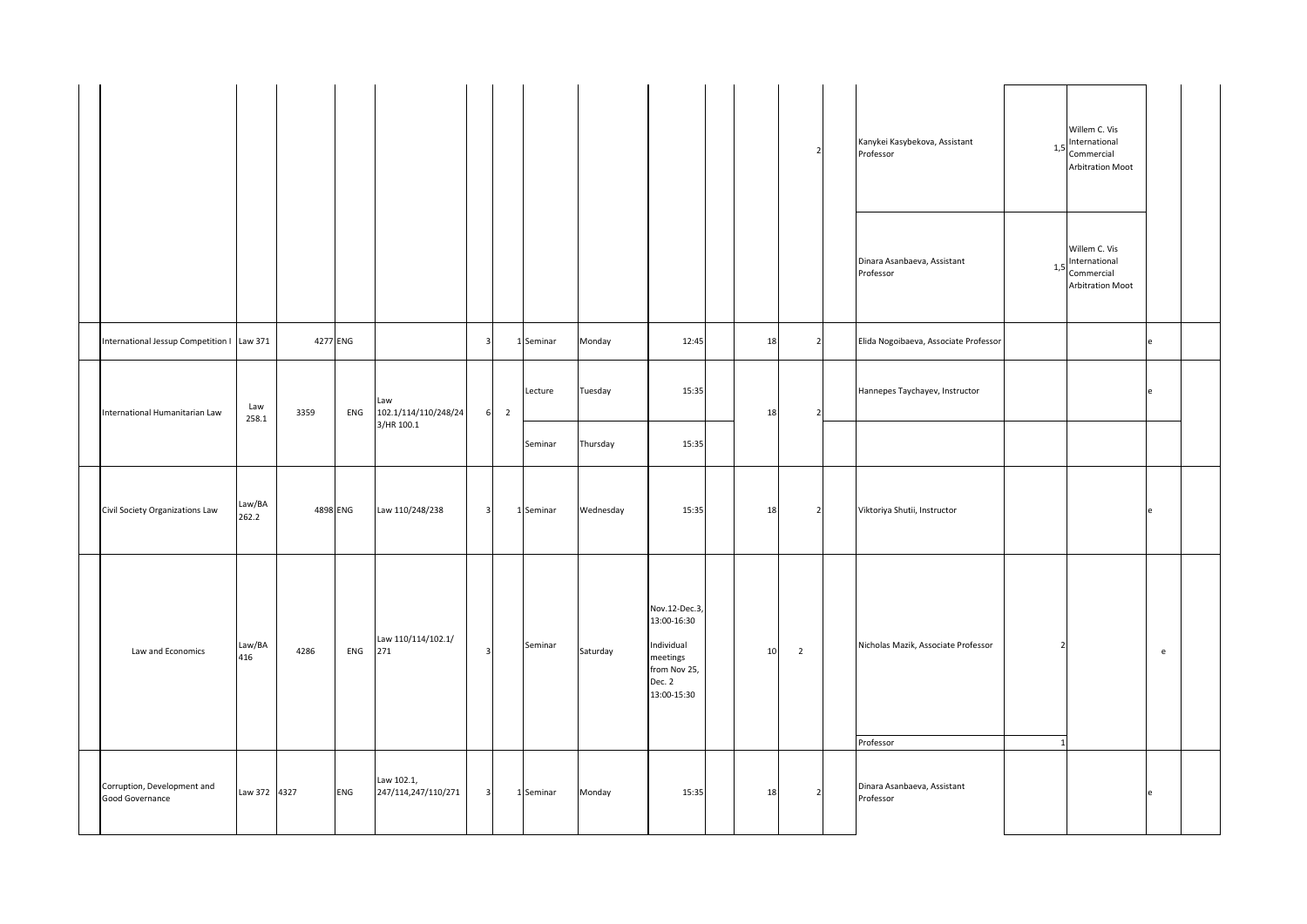| International Human Rights Law                                                            | Law<br>323.1         | 3360 | ENG        | Law<br>102.1/114/110/243/24<br>8 | $\,$ 6 $\,$             | $\overline{2}$ | Lecture<br>Seminar | Monday<br>Wednesday    | 14:10<br>14:10                                                   | 11<br>11 |                         | Saniia Toktogazieva, Associate<br>Professor |     | e     |  |
|-------------------------------------------------------------------------------------------|----------------------|------|------------|----------------------------------|-------------------------|----------------|--------------------|------------------------|------------------------------------------------------------------|----------|-------------------------|---------------------------------------------|-----|-------|--|
| Intro to Air Law                                                                          | Law 297 4537         |      | ENG        | Law 110/114/<br>102.1            | $\overline{3}$          |                | 1 Seminar          | Wednesday              | 14:10                                                            | 18       | $\overline{2}$          | Aisulu Chubarova, Assistant Professor       |     | le    |  |
| Family Law                                                                                | Law 377 4507         |      | ENG        | Law 110/114/<br>102.1            | $\overline{\mathbf{3}}$ |                | 1 Seminar          | Saturday               | 10:50                                                            | 18       |                         | Minai Bekniyazova, Assistant<br>Professor   |     | e     |  |
| <b>International Trade Law</b>                                                            | Law/BA<br>339.1      | 4251 | ENG        | Law 110/114/102.1/<br>271        | $\overline{\mathbf{3}}$ |                |                    |                        | Sep 20, 21,<br>22, 23, 26, 27,<br>28, 29 17.00-<br>19.30         | 11       | $\mathcal{P}$           | Lukasz Gruszczynski, Associate<br>Professor |     | le    |  |
| Investment Law and Sustainable<br>Development                                             | Law/LAS-<br>HR 365.2 | 5670 | ENG        | Law 206.1,<br>238/110/248        | 6                       |                | Lecture<br>Seminar | Friday<br>Friday       | 15:35<br>17:00                                                   | 14<br>14 |                         | Begaiym Esenkulova, Associate<br>Professor  |     | e     |  |
| Offshore financial centers:<br>challenges, contemporary issues<br>and fundamental notions | Law/BA<br>382        | 4617 | ENG        | Law 114/110/271                  | $\overline{3}$          |                | Seminar            |                        | October 10,<br>12, 15, 17, 19,<br>22; M, W, Sat<br>17:05 - 20:25 | 11       | 2                       | Khachik Harutyunyan, Associate<br>Professor |     |       |  |
| Material liability of parties of<br>employment contract                                   | <b>IBL 215</b>       | 5098 | <b>RUS</b> | Law 114/110/271                  | $\overline{\mathbf{3}}$ |                | 1 Seminar          | Tuesday                | 9:25                                                             | 18       | $\overline{\mathbf{c}}$ | Galina Shin, Associate Professor            |     | e     |  |
| Intro to Law                                                                              | Law 110 2934         |      | ENG        |                                  | 6                       |                | 2 lecture          | Monday                 | 14:10                                                            | 40       |                         | Jannat Kovalchuk, Assistant Professor       | 4,5 | Gened |  |
|                                                                                           |                      |      |            |                                  |                         |                | Seminar<br>Seminar | Wednesday<br>Wednesday | 12:45<br>14:10                                                   | 20<br>20 | $\mathcal{P}$           | Viktoriya Shutii, Instructor                | 4,5 |       |  |
| <b>Business Legislation and Policy</b>                                                    | Law 271 3374         |      | ENG        | <b>FYS 211</b>                   | $\overline{\mathbf{3}}$ |                | 1 Seminar          | Tuesday                | 8:00                                                             | 20       |                         | Dinara Asanbaeva, Assistant<br>Professor    | 3   |       |  |
|                                                                                           |                      |      |            |                                  |                         |                | Seminar            | Thursday               | 8:00                                                             | 20       |                         | Zhyldyz Tagaeva, Instructor                 |     |       |  |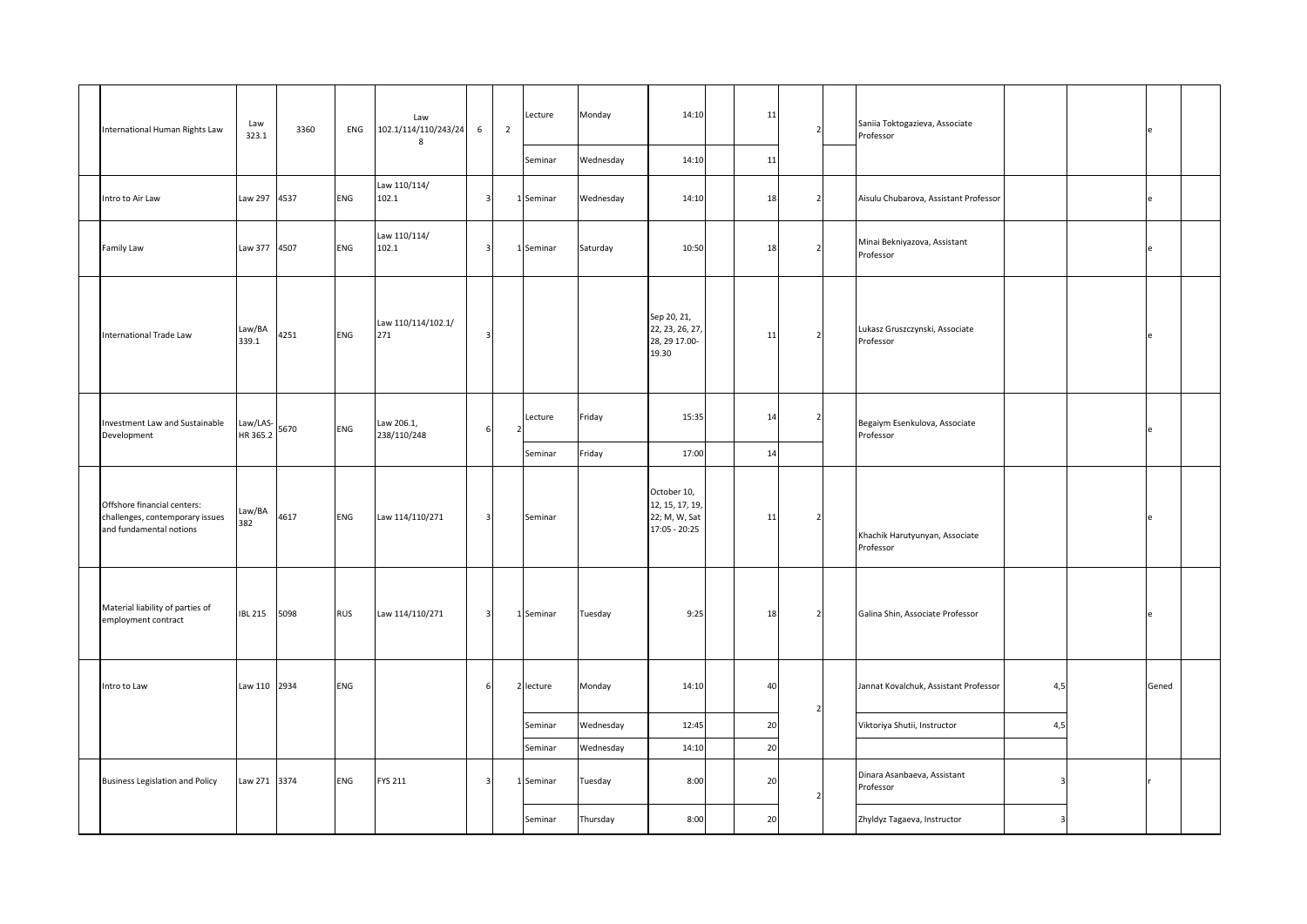| Intro to Human Rights                    | HR 100.1           | 3358 eng |     |                                               |   | Lecture   | Tuesday   | 9:25                                  | 12 | 7              | Chyngyz Batyrbekov, Instructor               |  |   |  |
|------------------------------------------|--------------------|----------|-----|-----------------------------------------------|---|-----------|-----------|---------------------------------------|----|----------------|----------------------------------------------|--|---|--|
|                                          |                    |          |     |                                               |   | Seminar   | Thursday  | 9:25                                  | 12 |                |                                              |  |   |  |
| European Union Law and Human<br>Rights   | ES/Law<br>207      | 4713     | ENG |                                               | 6 | Lecture   | Monday    | 10:50                                 | 18 |                | Kanykei Kasybekova, Assistant<br>Professor   |  |   |  |
|                                          |                    |          |     |                                               |   | Seminar   | Wednesday | 10:50                                 | 18 |                |                                              |  |   |  |
| Democracy in Dark Times                  | ICP/Law/<br>HR 396 | 4237     | ENG | ICP101/ICP131/<br>Law110/ Law114/ HR<br>100.1 | 6 | Lecture   | Monday    | 18:00                                 | 11 |                | Saniia Toktogazieva, Associate<br>Professor  |  |   |  |
|                                          |                    |          |     |                                               |   | Seminar   | Wednesday | 18:00                                 | 11 |                | Gorkem Atsungur, Associate<br>Professor      |  |   |  |
| Why do women kill?                       | <b>IBL 227</b>     | 5378     | ENG | Law 110/114/271/HR<br>100.1                   | 3 | Seminar   | Thursday  | 15:35                                 | 18 |                | Elida Nogoibaeva, Associate Professor        |  | e |  |
|                                          |                    |          |     |                                               |   |           |           |                                       |    | 2              | Kamila Mateeva, Associate Professor          |  |   |  |
|                                          |                    |          |     |                                               |   |           |           |                                       |    |                | Jannat Kovalchuk, Assistant Professor        |  |   |  |
| Human Rights and Health                  | IBL/LAS-<br>HR 233 |          | ENG |                                               | 3 | 2 lecture | Friday    | October 7 to<br>November<br>25, 14:10 | 11 |                | Venera Urbaeva, Assistant Professor          |  |   |  |
|                                          |                    |          |     |                                               |   | seminar   | friday    | 15:35                                 | 11 |                |                                              |  |   |  |
| International Migration Law              | <b>IBL 230</b>     |          | ENG |                                               | 6 | 2 lecture | Wednesday | 8:00                                  | 11 | $\overline{2}$ | Salavat Baktybek kyzy, Instructor            |  |   |  |
|                                          |                    |          |     |                                               |   | seminar   | Friday    | 8:00                                  | 11 |                |                                              |  |   |  |
| Information Law and Technologies IBL 231 |                    |          | eng |                                               | 3 | 1 seminar | Tuesday   | 17:00                                 | 11 |                | Bekchoro Aliiaskarov,<br>Associate Professor |  |   |  |